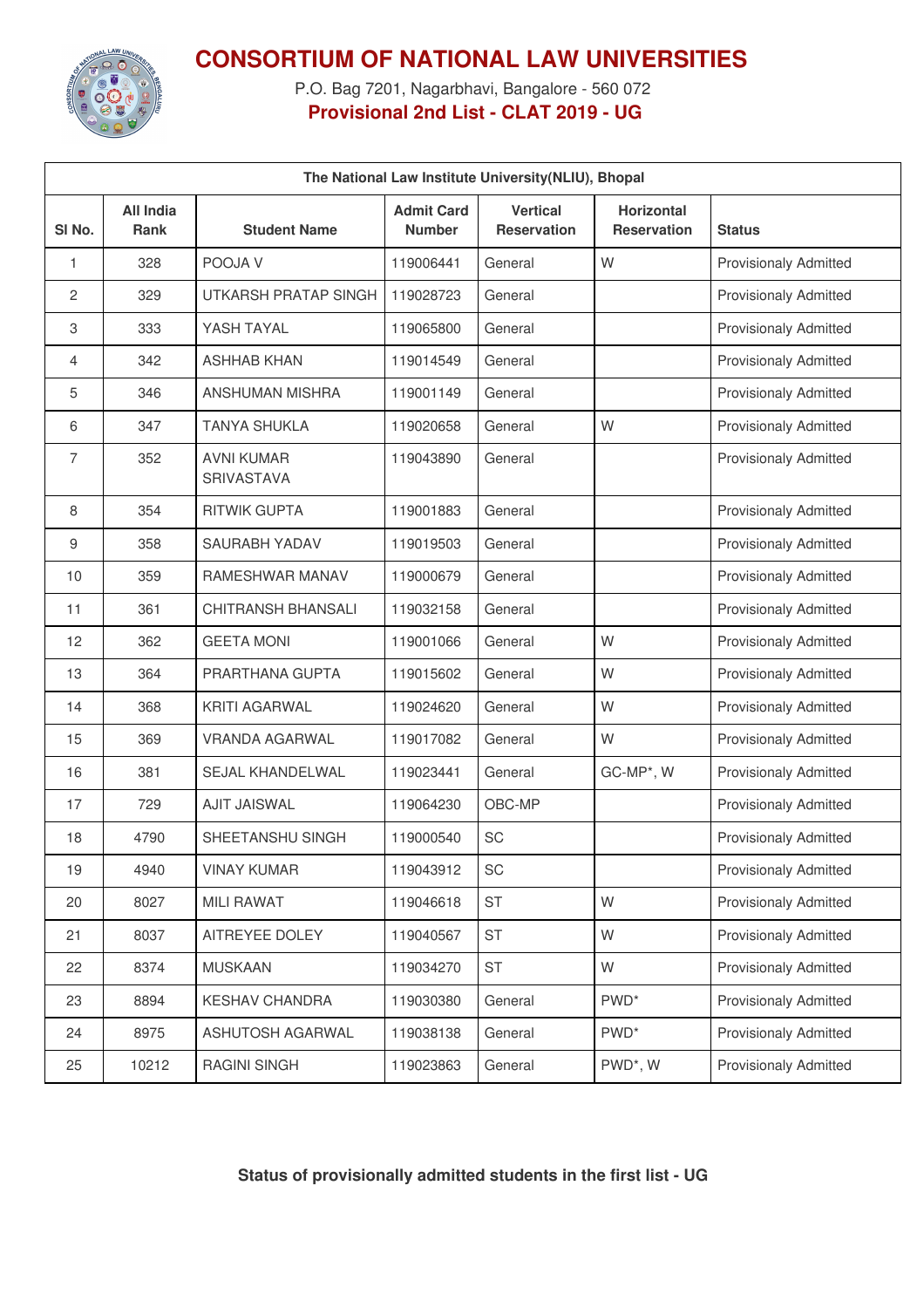| The National Law Institute University(NLIU), Bhopal |                          |                           |                                    |                                       |                                         |                              |
|-----------------------------------------------------|--------------------------|---------------------------|------------------------------------|---------------------------------------|-----------------------------------------|------------------------------|
| SI No.                                              | <b>All India</b><br>Rank | <b>Student Name</b>       | <b>Admit Card</b><br><b>Number</b> | <b>Vertical</b><br><b>Reservation</b> | <b>Horizontal</b><br><b>Reservation</b> | <b>Status</b>                |
| 1                                                   | 148                      | <b>SPARSH KHOSLA</b>      | 119065982                          | General                               |                                         | Sought Upgradation           |
| $\overline{c}$                                      | 149                      | ROUNAK DOSHI              | 119025021                          | General                               | GC-MP                                   | Sought Upgradation           |
| 3                                                   | 160                      | <b>MONISH RAGHUWANSHI</b> | 119029455                          | General                               | GC-MP                                   | <b>Provisionaly Admitted</b> |
| 4                                                   | 163                      | <b>RITIK NANDAN</b>       | 119018384                          | General                               |                                         | Sought Upgradation           |
| 5                                                   | 205                      | <b>AKSHAT SHUKLA</b>      | 119009802                          | General                               | GC-MP                                   | Sought Upgradation           |
| 6                                                   | 214                      | <b>SHRUTI GUPTA</b>       | 119007665                          | General                               | GC-MP, W                                | <b>Provisionaly Admitted</b> |
| $\overline{7}$                                      | 224                      | RISHIKA JAIN              | 119011944                          | General                               | GC-MP, W                                | <b>Provisionaly Admitted</b> |
| 8                                                   | 225                      | <b>BAKHSHIND SINGH</b>    | 119032033                          | General                               |                                         | Sought Upgradation           |
| 9                                                   | 235                      | <b>AVANI JAIN</b>         | 119013872                          | General                               | GC-MP, W                                | <b>Provisionaly Admitted</b> |
| 10                                                  | 238                      | <b>ANUSHREE CHANDRA</b>   | 119001921                          | General                               | W                                       | Sought Upgradation           |
| 11                                                  | 244                      | SIDDHARTH MEHTA           | 119074805                          | General                               |                                         | Vacant                       |
| 12                                                  | 247                      | <b>SWASTIK SHUKLA</b>     | 119017538                          | General                               |                                         | Sought Upgradation           |
| 13                                                  | 248                      | <b>VHYOME TIWARI</b>      | 119001229                          | General                               |                                         | Vacant                       |
| 14                                                  | 250                      | PRASHASTI MISHRA          | 119015987                          | General                               | W                                       | Sought Upgradation           |
| 15                                                  | 255                      | SHIVANG BERRY             | 119020172                          | General                               |                                         | Sought Upgradation           |
| 16                                                  | 256                      | NEVADYA BHATEJA           | 119025629                          | General                               |                                         | <b>Provisionaly Admitted</b> |
| 17                                                  | 257                      | ANKITA SHRIVASTAVA        | 119025380                          | General                               | W                                       | <b>Provisionaly Admitted</b> |
| 18                                                  | 260                      | NITIN KUMAR VERMA         | 119030790                          | General                               |                                         | Sought Upgradation           |
| 19                                                  | 265                      | AKSHITA DHAWAN            | 119016973                          | General                               | GC-MP, W                                | Sought Upgradation           |
| 20                                                  | 267                      | <b>BHAWNA LAKHINA</b>     | 119004297                          | General                               | W                                       | <b>Provisionaly Admitted</b> |
| 21                                                  | 272                      | MEDHA R LAKSHMI           | 119001274                          | General                               | W                                       | Sought Upgradation           |
| 22                                                  | 277                      | <b>SANSKAR MODI</b>       | 119025922                          | General                               | GC-MP                                   | Sought Upgradation           |
| 23                                                  | 284                      | SAMARTH MEHROTRA          | 119029880                          | General                               |                                         | Sought Upgradation           |
| 24                                                  | 285                      | <b>ISHAAN NYATI</b>       | 119018828                          | General                               | GC-MP                                   | Sought Upgradation           |
| 25                                                  | 286                      | NISHI BHAMKAR             | 119012920                          | General                               | GC-MP, W                                | <b>Provisionaly Admitted</b> |
| 26                                                  | 287                      | <b>SRIJAN MISHRA</b>      | 119000980                          | General                               |                                         | <b>Provisionaly Admitted</b> |
| 27                                                  | 295                      | ANIRUDHA SAPRE            | 119003009                          | General                               |                                         | Vacant                       |
| 28                                                  | 297                      | PARUL JAIN                | 119038342                          | General                               | GC-MP, W                                | <b>Provisionaly Admitted</b> |
| 29                                                  | 298                      | <b>HIBA MOHASIN</b>       | 119052230                          | General                               | W                                       | Vacant                       |
| 30                                                  | 299                      | NIKHIL SURANA             | 119042327                          | General                               |                                         | Vacant                       |
| 31                                                  | 300                      | <b>RITIK TYAGI</b>        | 119018779                          | General                               |                                         | Vacant                       |
| 32                                                  | 302                      | AMAN NAYAR                | 119031647                          | General                               |                                         | Vacant                       |
| 33                                                  | 303                      | <b>UJJWAL SHARMA</b>      | 119017744                          | General                               | GC-MP                                   | Sought Upgradation           |
| 34                                                  | 304                      | <b>HARSH BISHNOI</b>      | 119032505                          | General                               |                                         | Vacant                       |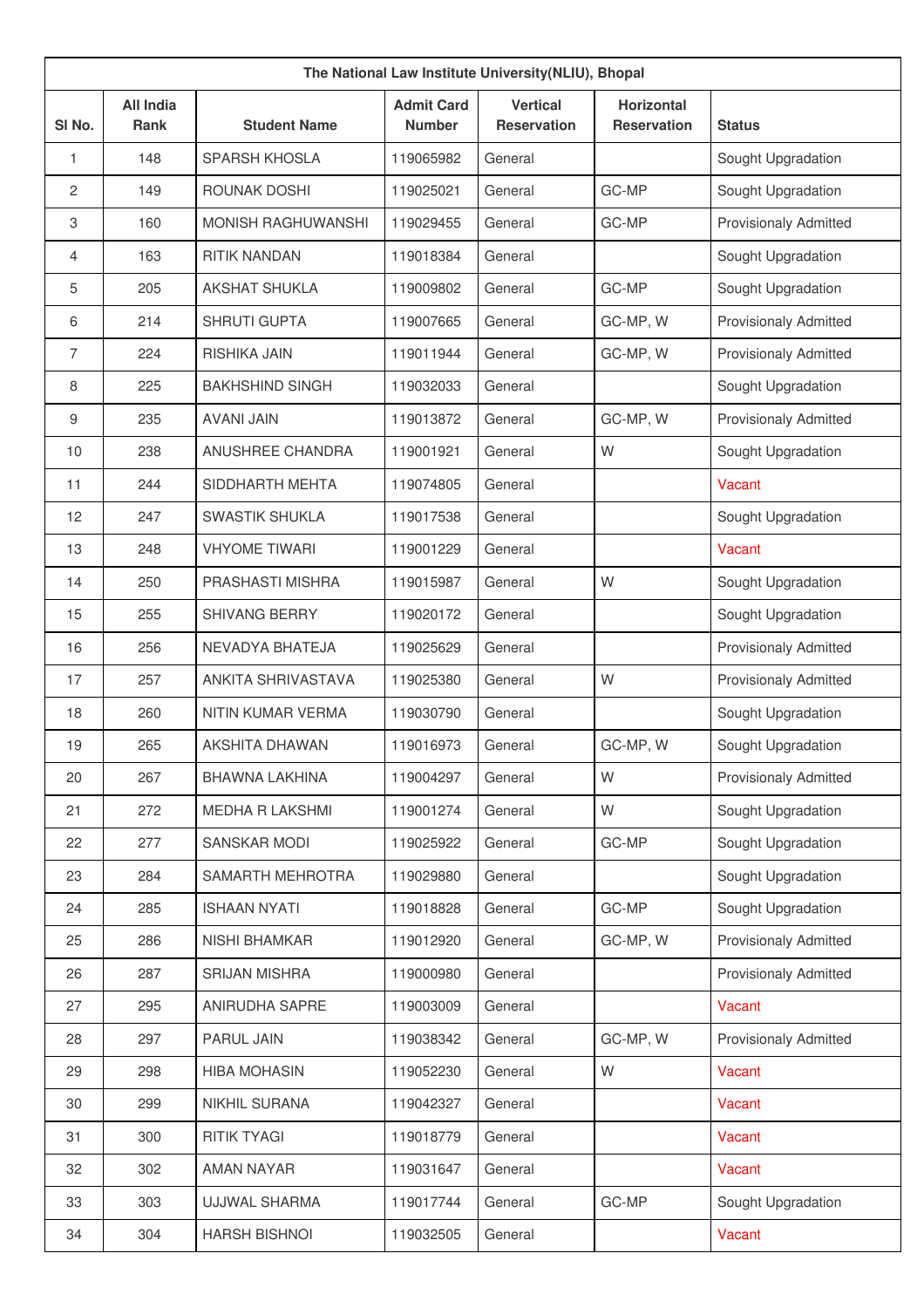| The National Law Institute University(NLIU), Bhopal |                                 |                                          |                                    |                                       |                                         |                              |
|-----------------------------------------------------|---------------------------------|------------------------------------------|------------------------------------|---------------------------------------|-----------------------------------------|------------------------------|
| SI <sub>No.</sub>                                   | <b>All India</b><br><b>Rank</b> | <b>Student Name</b>                      | <b>Admit Card</b><br><b>Number</b> | <b>Vertical</b><br><b>Reservation</b> | <b>Horizontal</b><br><b>Reservation</b> | <b>Status</b>                |
| 35                                                  | 305                             | <b>JANHAVI SINGH</b>                     | 119011909                          | General                               | W                                       | Sought Upgradation           |
| 36                                                  | 307                             | <b>RAGHAV SRINIVAS</b>                   | 119014829                          | General                               |                                         | <b>Provisionaly Admitted</b> |
| 37                                                  | 308                             | YAJUR LATH                               | 119027802                          | General                               |                                         | Vacant                       |
| 38                                                  | 311                             | <b>TARUN KATARIYA</b>                    | 119019452                          | General                               |                                         | Vacant                       |
| 39                                                  | 312                             | <b>ATHIRA JOHNY</b>                      | 119015170                          | General                               | W                                       | Vacant                       |
| 40                                                  | 314                             | <b>VIJPREET PAL</b>                      | 119015130                          | General                               | W                                       | Sought Upgradation           |
| 41                                                  | 315                             | SIDDHARTH BHARGAVA                       | 119028151                          | General                               | GC-MP                                   | <b>Provisionaly Admitted</b> |
| 42                                                  | 316                             | <b>ADITYA KUMAR PATI</b>                 | 119031463                          | General                               |                                         | <b>Provisionaly Admitted</b> |
| 43                                                  | 317                             | PRABHAV SHARMA                           | 119016800                          | General                               | GC-MP                                   | <b>Provisionaly Admitted</b> |
| 44                                                  | 318                             | <b>RIA MEHTA</b>                         | 119042577                          | General                               | W                                       | Vacant                       |
| 45                                                  | 319                             | <b>RISHITOSH KUMAR</b><br><b>AKSHAYA</b> | 119017781                          | General                               |                                         | Sought Upgradation           |
| 46                                                  | 320                             | <b>SAMAVI SRIVASTAVA</b>                 | 119026061                          | General                               | GC-MP, W                                | <b>Provisionaly Admitted</b> |
| 47                                                  | 321                             | <b>AMAN SARAF</b>                        | 119046186                          | General                               |                                         | Vacant                       |
| 48                                                  | 322                             | <b>KARAN KHANDUJA</b>                    | 119020892                          | General                               |                                         | Sought Upgradation           |
| 49                                                  | 324                             | <b>SANIKA GADGIL</b>                     | 119020260                          | General                               | GC-MP, W                                | Vacant                       |
| 50                                                  | 325                             | <b>SURYANSHU SINGH</b>                   | 119042430                          | General                               |                                         | Vacant                       |
| 51                                                  | 326                             | <b>YASHENDRA</b>                         | 119022768                          | General                               |                                         | <b>Provisionaly Admitted</b> |
| 52                                                  | 327                             | <b>JAHNAVI SRIVASTAVA</b>                | 119026553                          | General                               | W                                       | Vacant                       |
| 53                                                  | 331                             | <b>ARCHITA TIWARI</b>                    | 119025118                          | General                               | GC-MP*, W                               | Sought Upgradation           |
| 54                                                  | 340                             | <b>JIGYASA DUBEY</b>                     | 119060657                          | General                               | GC-MP*, W                               | Provisionaly Admitted        |
| 55                                                  | 343                             | <b>MITUSHI PATEL</b>                     | 119029701                          | General                               | GC-MP*, W                               | Provisionaly Admitted        |
| 56                                                  | 344                             | PIYUSH SONI                              | 119025646                          | General                               | GC-MP*                                  | Sought Upgradation           |
| 57                                                  | 349                             | SAKSHAM VAISHYA                          | 119027231                          | General                               | GC-MP*                                  | Vacant                       |
| 58                                                  | 371                             | <b>HARSH PANWAR</b>                      | 119031943                          | General                               | GC-MP*                                  | Sought Upgradation           |
| 59                                                  | 375                             | MUSKAN CHOURASIA                         | 119018141                          | General                               | GC-MP*, W                               | Provisionaly Admitted        |
| 60                                                  | 380                             | SIDDHARTH SISODIA                        | 119019468                          | General                               | GC-MP*                                  | Provisionaly Admitted        |
| 61                                                  | 385                             | <b>VANSHIKA SINGH</b><br><b>JAISWAL</b>  | 119008280                          | OBC-MP                                | W                                       | Sought Upgradation           |
| 62                                                  | 435                             | DHWANIT RATHOR                           | 119041951                          | OBC-MP                                |                                         | Provisionaly Admitted        |
| 63                                                  | 514                             | <b>NANDINI CHOUHAN</b>                   | 119029322                          | OBC-MP                                | W                                       | Provisionaly Admitted        |
| 64                                                  | 541                             | <b>VIVEK YADAV</b>                       | 119031868                          | OBC-MP                                |                                         | Provisionaly Admitted        |
| 65                                                  | 548                             | KHYATI DESHMUKH                          | 119007462                          | OBC-MP                                | W                                       | <b>Provisionaly Admitted</b> |
| 66                                                  | 602                             | SOUMYA VERMA                             | 119020234                          | OBC-MP                                | W                                       | Provisionaly Admitted        |
| 67                                                  | 659                             | <b>DIVYESH SHARMA</b>                    | 119043744                          | OBC-MP                                |                                         | Provisionaly Admitted        |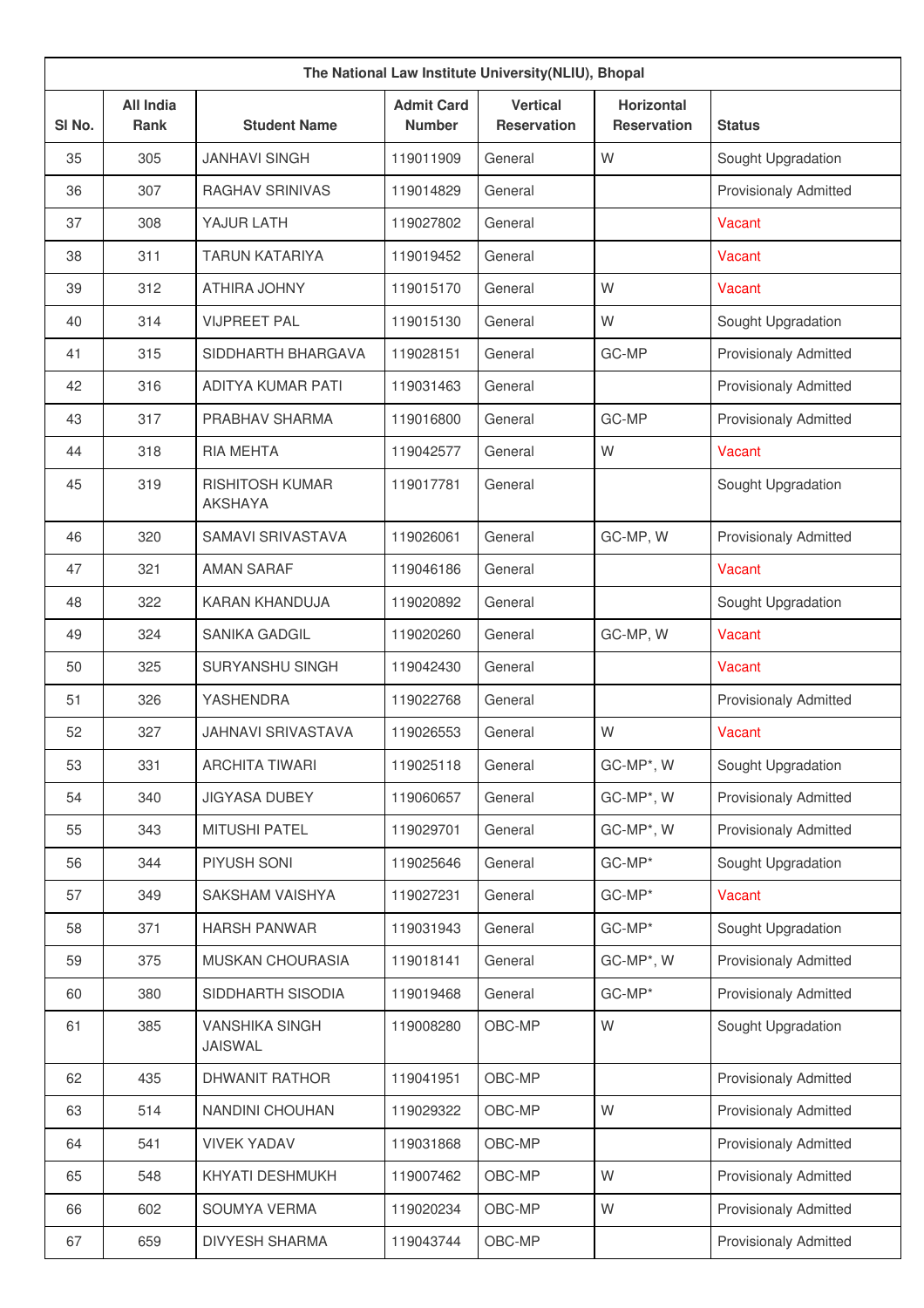| The National Law Institute University (NLIU), Bhopal |                                 |                                         |                                    |                                       |                                         |                              |
|------------------------------------------------------|---------------------------------|-----------------------------------------|------------------------------------|---------------------------------------|-----------------------------------------|------------------------------|
| SI No.                                               | <b>All India</b><br><b>Rank</b> | <b>Student Name</b>                     | <b>Admit Card</b><br><b>Number</b> | <b>Vertical</b><br><b>Reservation</b> | <b>Horizontal</b><br><b>Reservation</b> | <b>Status</b>                |
| 68                                                   | 3097                            | <b>SAHIL ATHYA</b>                      | 119043446                          | SC                                    |                                         | <b>Vacant</b>                |
| 69                                                   | 3287                            | <b>SUYASH PANDEY</b>                    | 119076523                          | General                               | PWD*, GC-MP                             | <b>Provisionaly Admitted</b> |
| 70                                                   | 3997                            | <b>KIRAN DAS</b>                        | 119027734                          | SC                                    |                                         | Vacant                       |
| 71                                                   | 4121                            | <b>ASHUTOSH KUMAR</b><br><b>DOHAREY</b> | 119016507                          | SC                                    |                                         | Sought Upgradation           |
| 72                                                   | 4163                            | <b>UTKARSH GOEL</b>                     | 119004036                          | SC                                    |                                         | <b>Provisionaly Admitted</b> |
| 73                                                   | 4552                            | <b>SHUBHAM KAMAL</b>                    | 119010682                          | SC                                    |                                         | Sought Upgradation           |
| 74                                                   | 4578                            | SHERIL GOYAL                            | 119034399                          | <b>SC</b>                             | W                                       | <b>Provisionaly Admitted</b> |
| 75                                                   | 4586                            | <b>KSHITIJ RAJ</b>                      | 119020487                          | SC                                    |                                         | Sought Upgradation           |
| 76                                                   | 4628                            | <b>SUYASH SAROJ</b>                     | 119002694                          | SC                                    |                                         | Sought Upgradation           |
| 77                                                   | 5091                            | <b>DIVYANSHU BARAIYA</b>                | 119030148                          | SC-MP                                 |                                         | Provisionaly Admitted        |
| 78                                                   | 5201                            | <b>SALONI JAIMAN</b>                    | 119025817                          | General                               | PWD*, GC-MP,<br>W                       | <b>Provisionaly Admitted</b> |
| 79                                                   | 5459                            | <b>KRATIK BARODIYA</b>                  | 119070045                          | SC-MP                                 |                                         | Sought Upgradation           |
| 80                                                   | 5515                            | AKHIL RAJ NIGAM                         | 119050685                          | SC-MP                                 |                                         | Sought Upgradation           |
| 81                                                   | 5682                            | <b>SHRUTI VERMA</b>                     | 119000632                          | SC-MP                                 | W                                       | Provisionaly Admitted        |
| 82                                                   | 5763                            | <b>DIVYA PAHADE</b>                     | 119052143                          | SC-MP                                 | W                                       | Sought Upgradation           |
| 83                                                   | 5840                            | <b>KASHMITA MEWAL</b>                   | 119050036                          | <b>ST</b>                             | W                                       | Vacant                       |
| 84                                                   | 5884                            | <b>SAKSHI SINGH</b>                     | 119016434                          | SC-MP                                 | W                                       | Sought Upgradation           |
| 85                                                   | 5943                            | UJJWAL JOSHI                            | 119010507                          | <b>ST</b>                             |                                         | Provisionaly Admitted        |
| 86                                                   | 6022                            | <b>SHRISTI</b>                          | 119052471                          | SC-MP                                 | W                                       | <b>Provisionaly Admitted</b> |
| 87                                                   | 6081                            | TANUSHREE MALIK                         | 119011325                          | SC-MP                                 | W                                       | Provisionaly Admitted        |
| 88                                                   | 6610                            | KEWAL KHASHEMPUR                        | 119040109                          | <b>ST</b>                             |                                         | Vacant                       |
| 89                                                   | 6629                            | <b>TANISHA GUPTA</b>                    | 119075851                          | General                               | PWD*, W                                 | Vacant                       |
| 90                                                   | 6780                            | SUGI MALATI MURMU                       | 119020986                          | <b>ST</b>                             | W                                       | Vacant                       |
| 91                                                   | 7285                            | NANDANA SUJITH                          | 119013773                          | General                               | PWD*, W                                 | Vacant                       |
| 92                                                   | 7751                            | SHIVANG PARIKH                          | 119076940                          | General                               | PWD <sup>*</sup>                        | Vacant                       |
| 93                                                   | 10312                           | SHILPA RAWAT                            | 119040154                          | ST-MP                                 | W                                       | <b>Provisionaly Admitted</b> |
| 94                                                   | 13463                           | <b>RENUKA TIRKEY</b>                    | 119015034                          | ST-MP                                 | W                                       | <b>Provisionaly Admitted</b> |
| 95                                                   | 14911                           | <b>KAMINI MORE</b>                      | 119016208                          | ST-MP                                 | W                                       | <b>Provisionaly Admitted</b> |
| 96                                                   | 15271                           | POORVI DHURVEY                          | 119063777                          | ST-MP                                 | W                                       | Provisionaly Admitted        |
| 97                                                   | 15733                           | SHRUTI KAUSHAL                          | 119031884                          | ST-MP                                 | W                                       | <b>Provisionaly Admitted</b> |
| 98                                                   | 15766                           | KU VIBHA THAKUR                         | 119016382                          | ST-MP                                 | W                                       | <b>Provisionaly Admitted</b> |
| 99                                                   | 16477                           | <b>MASSI MILIAN TOPPO</b>               | 119035505                          | ST-MP                                 |                                         | <b>Provisionaly Admitted</b> |
| 100                                                  | 16778                           | PANKAJ SINGH                            | 119042431                          | ST-MP                                 |                                         | Provisionaly Admitted        |